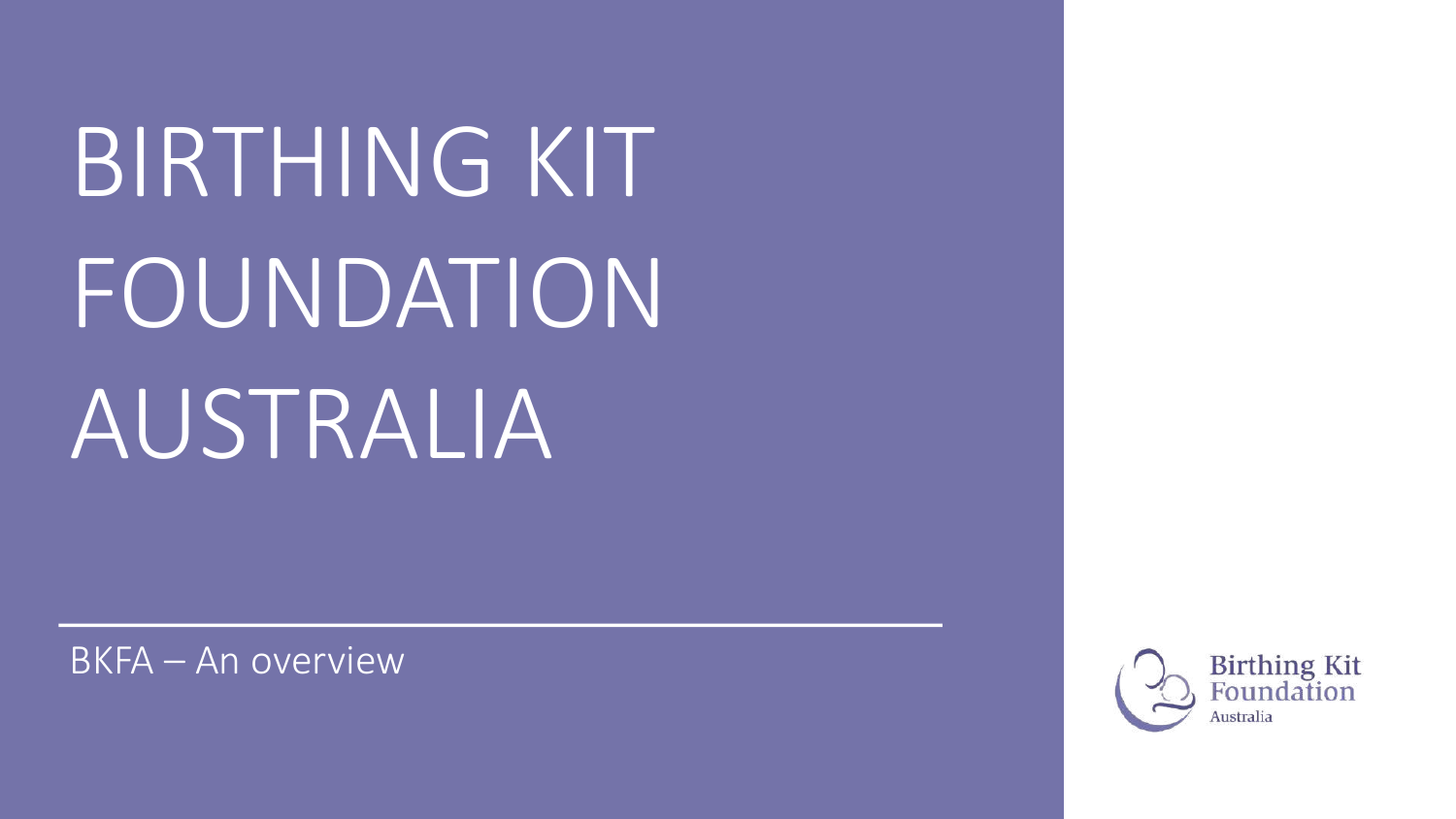#### A BRIEF HISTORY

1999 – The first birthing kits were made in Adelaide, South Australia, by members of the Zonta Club of Adelaide Hills. These kits were bound for Papua New Guinea.

2004 – The project was accepted as a District Project by Australian Zonta Districts 22, 23 and 24 and kits were now being made as part of the Zonta Birthing Kit Project.

2006 – Birthing Kit Foundation Australia was established.

2019 – over two million kits have been packed and distributed to women overseas.



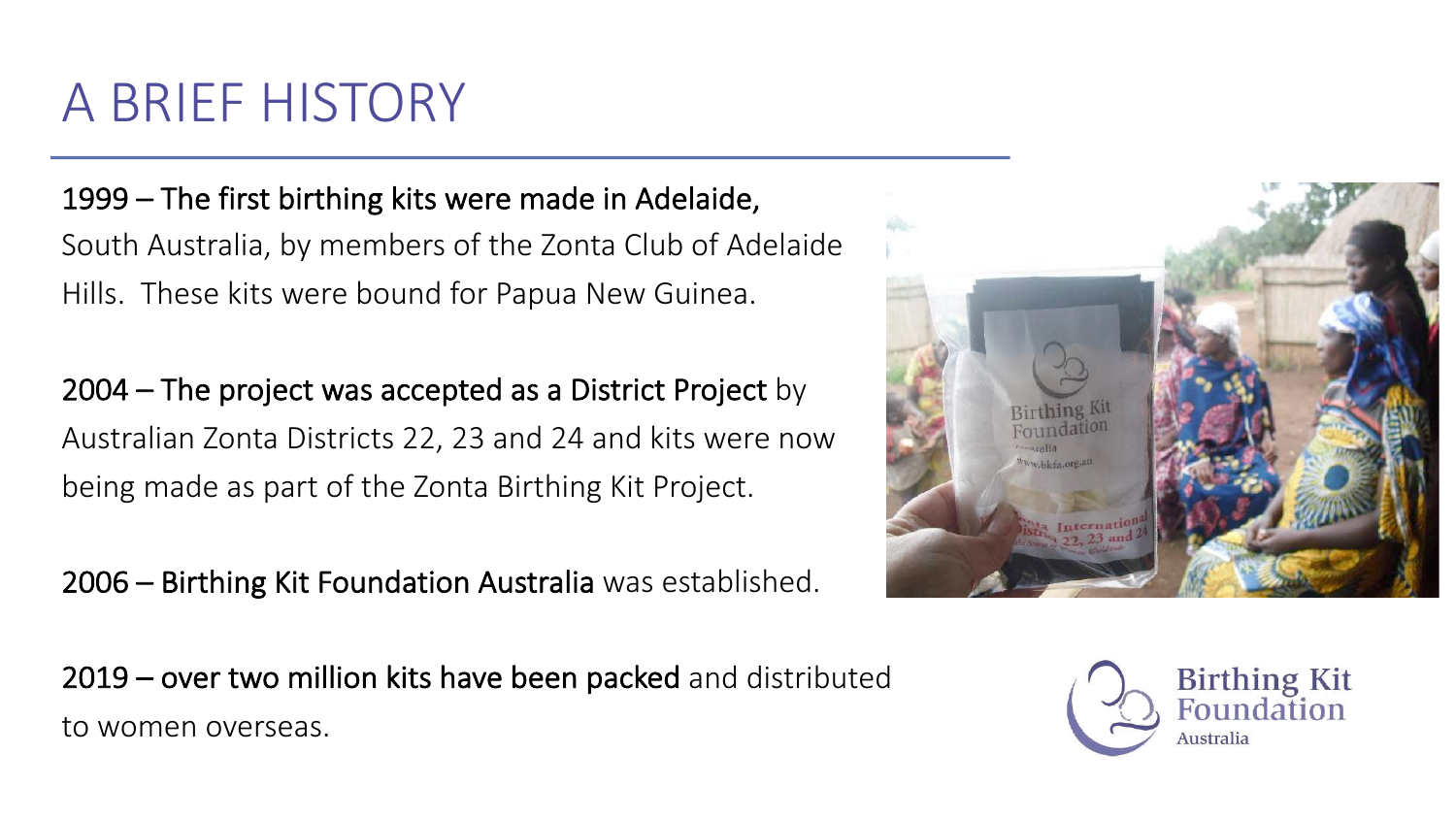# WHAT DOES BKFA DO?

- BKFA provides an opportunity for Australian volunteers to fundraise for and engage in the assembly of Birthing Kits.
- BKFA establishes partnerships with approved field organisations in developing countries who receive and distribute Birthing Kits to vulnerable women to help enable a clean and safe birthing environment.
- BKFA provides funding for collaborative and sustainable community development projects, supported by research and advocacy for improved maternal and newborn outcomes at the local, national and international level.





*Photography: Carousel Media, Uganda 2017*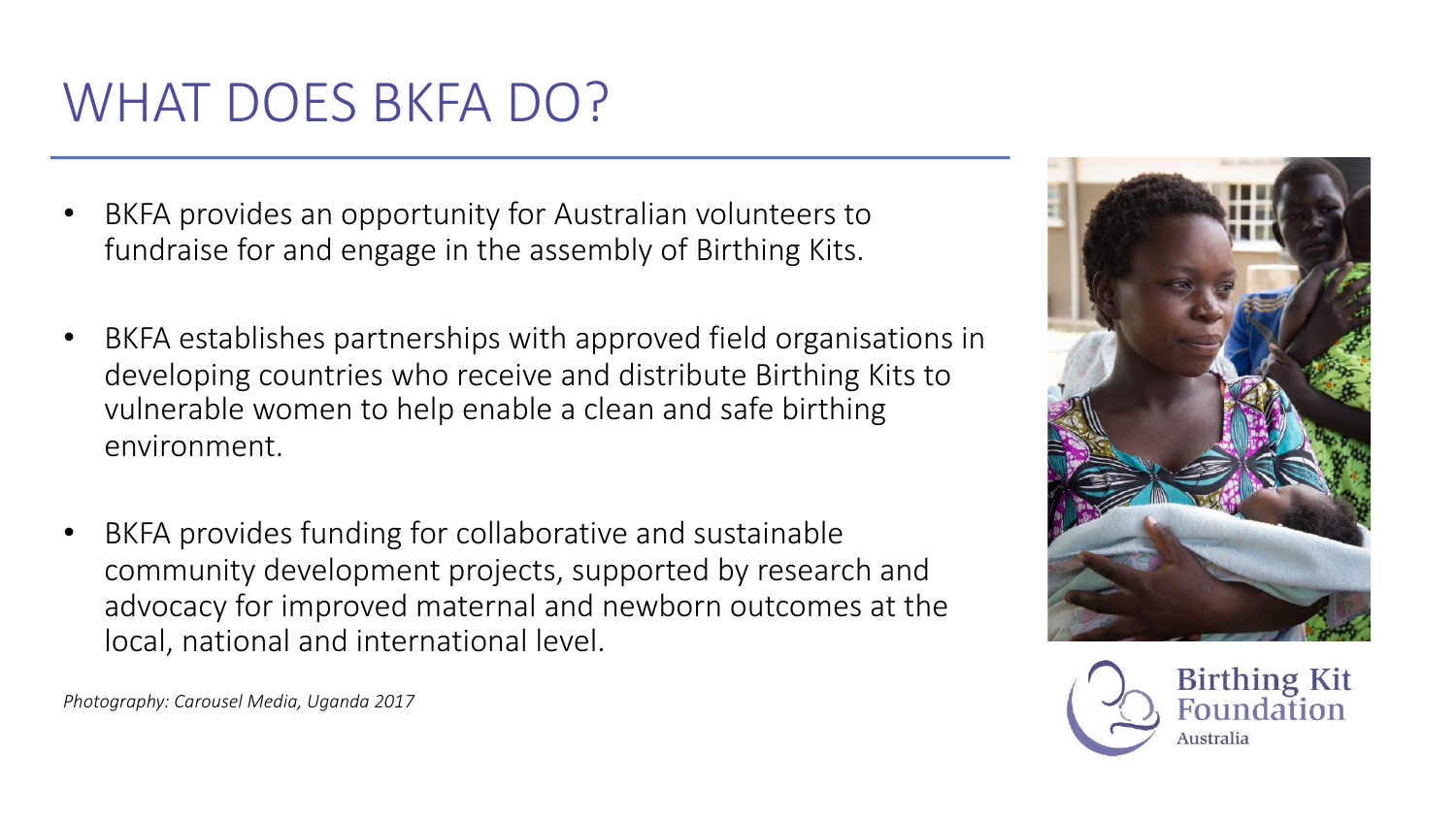# OUR VISION, MISSION & VALUES

Vision: A world in which all women and girls have access to a clean and safe birth.

Mission: BKFA works in developing countries to enable a safe pregnancy along with clean childbirth and postnatal environments.

Values: BKFA works with partners who do not discriminate on the basis of gender, race, religion, political beliefs, marital status, disability, age or socio-economic status.



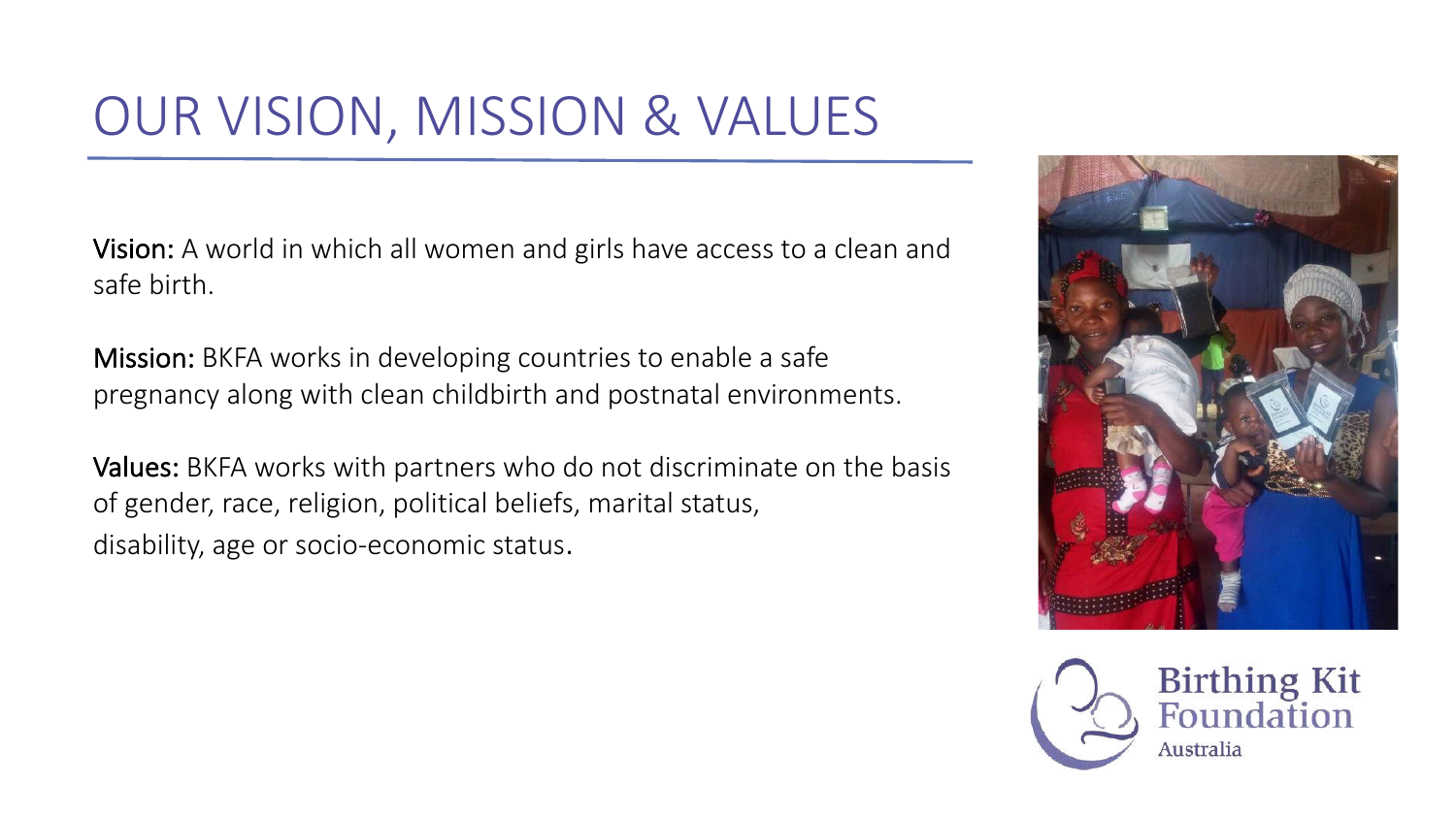# WHAT IS A BIRTHING KIT?

Birthing Kits are an internationally accepted intervention to support a clean birth.

Each item in the BKFA birthing kit works to reduce infections at key highrisk moments of care during labour, birth and immediately post-birth for the mother, newborn and birth attendant.

WHO, UNICEF and UNFPA recommendations\* include:

- The use of a clean delivery surface
- That the eyes of the baby are wiped clean
- That ties and a blade should be used to tie and cut the cord.

BKFA birthing kits are similar to the kits distributed by large UN entities for use in emergency response settings.

\*'Pregnancy, Childbirth, Postpartum and Newborn Care: A guide for essential practice, Third edition' *Photography: Carousel Media, Uganda 2017*



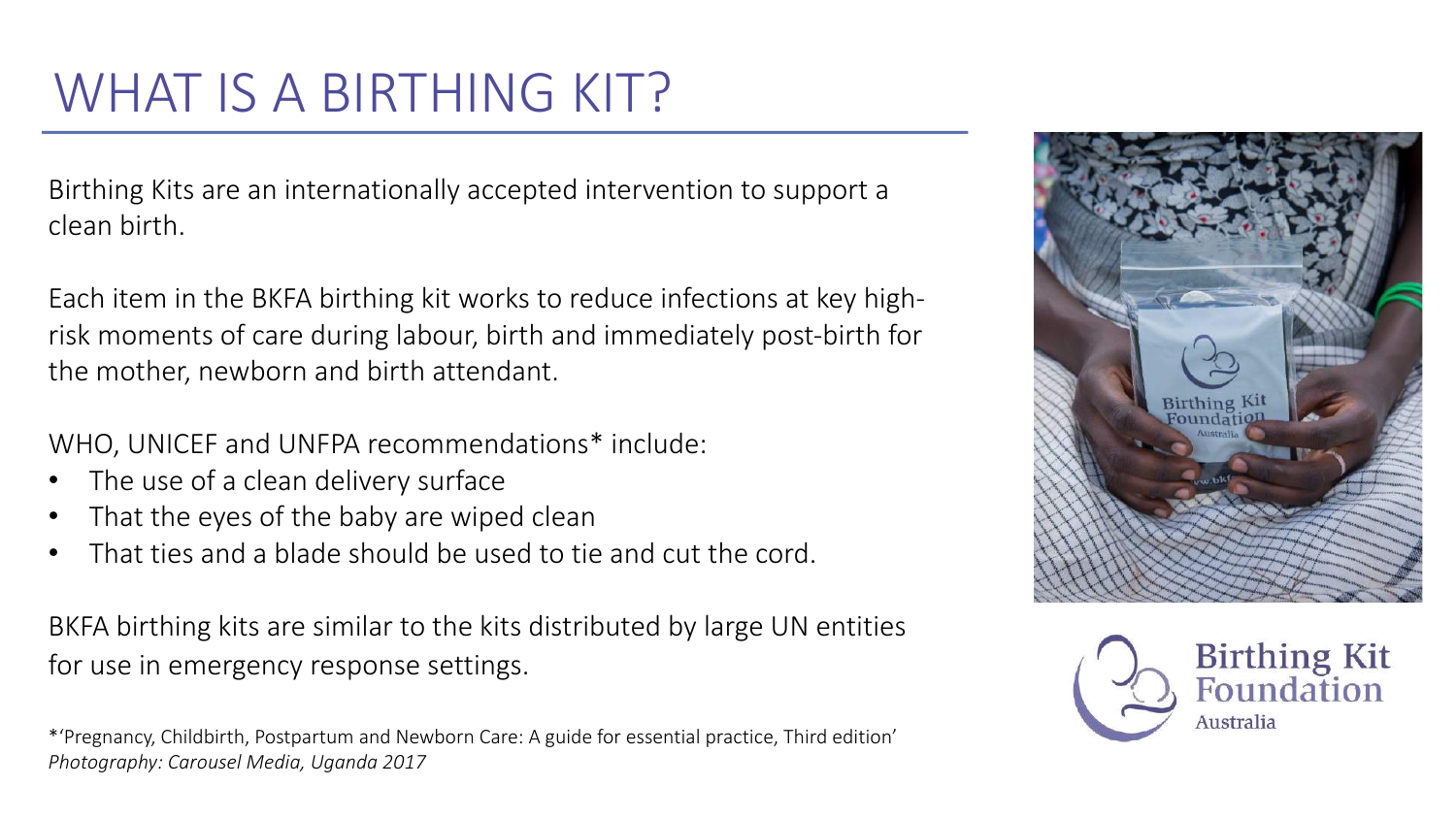# WHAT'S IN A BIRTHING KIT?

A plastic sheet to prevent the mother and newborn coming into contact with the ground or an unhygienic surface

A sterile blade to cut the umbilical cord cleanly and reduce risk of newborn sepsis and tetanus

Gloves to cover the birth attendant's hands and provide protection from infections such as HIV for carers and care recipients

Clean cord ties to tie the umbilical cord

Gauze to wipe clear the newborn baby's eyes, and to clean the mother's perineum prior to giving birth

Soap to wash the birth attendant's hands and the mother's perineum



*By providing a clean Birthing Kit, mothers have the resources to reduce infection at the time of childbirth*.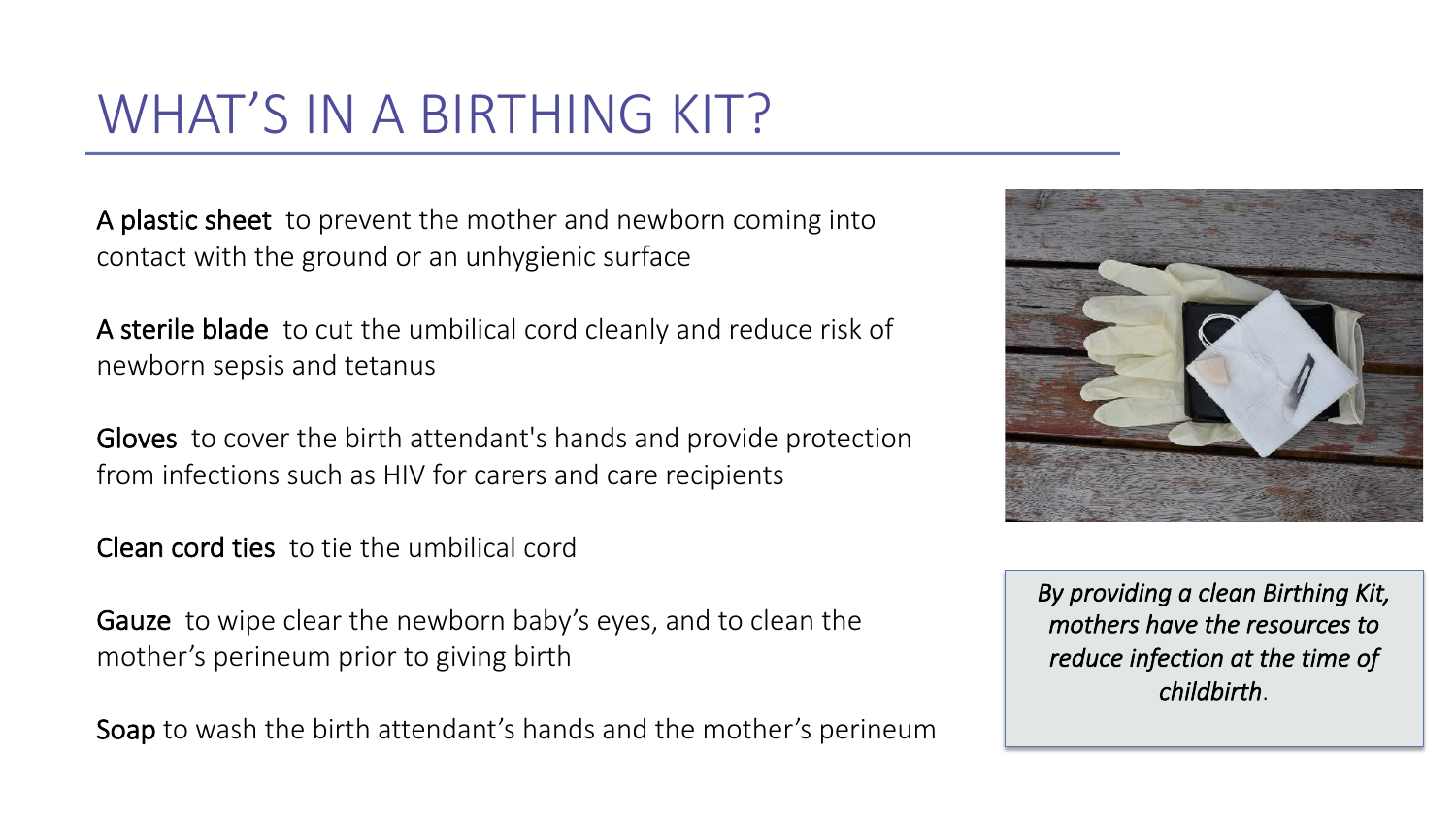# WHY ARE BIRTHING KITS NEEDED?

It is estimated that over 300,000 women (mostly all in developing countries) die annually in childbirth - many from preventable infections.

Infection (such as sepsis) acquired during or directly after childbirth, is one of the leading (third most likely) causes of newborn and maternal death.

Good hygiene is critical in eliminating infection during and after childbirth.

By providing a clean birthing kit, mothers giving birth at home or with limited medical support have the resources to reduce infection.

*Photography: Carousel Media, Uganda 2017*



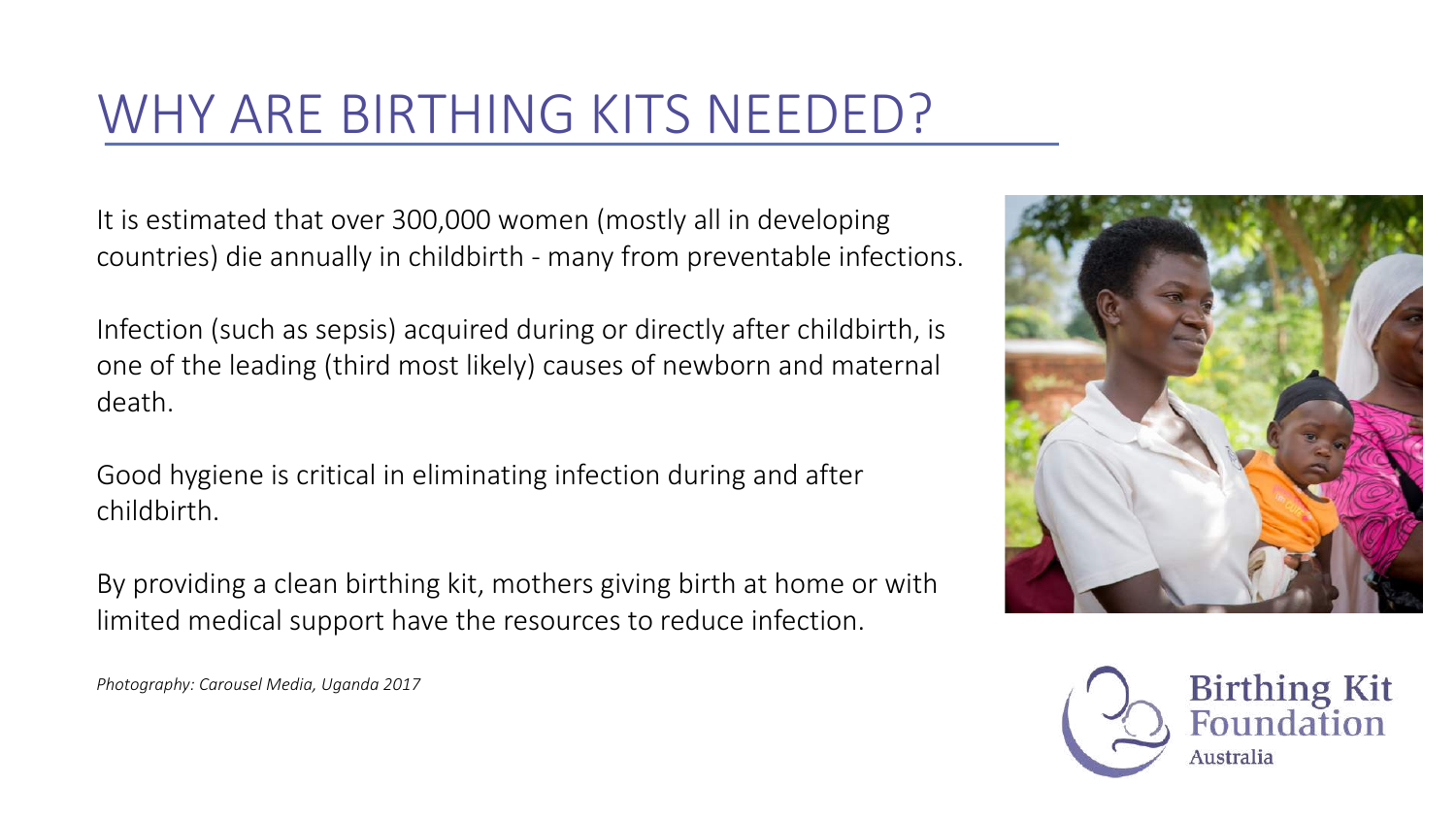# HOW ARE THEY MADE?

Birthing Kits are produced in two ways:

1. By volunteers who fundraise and assemble the kits at Assembly Days in Australia.

2. By BKFA Field Partners who are funded by BKFA to manage the procurement and assembly of birthing kits in-country.

*Photography: courtesy of World Vision Australia*



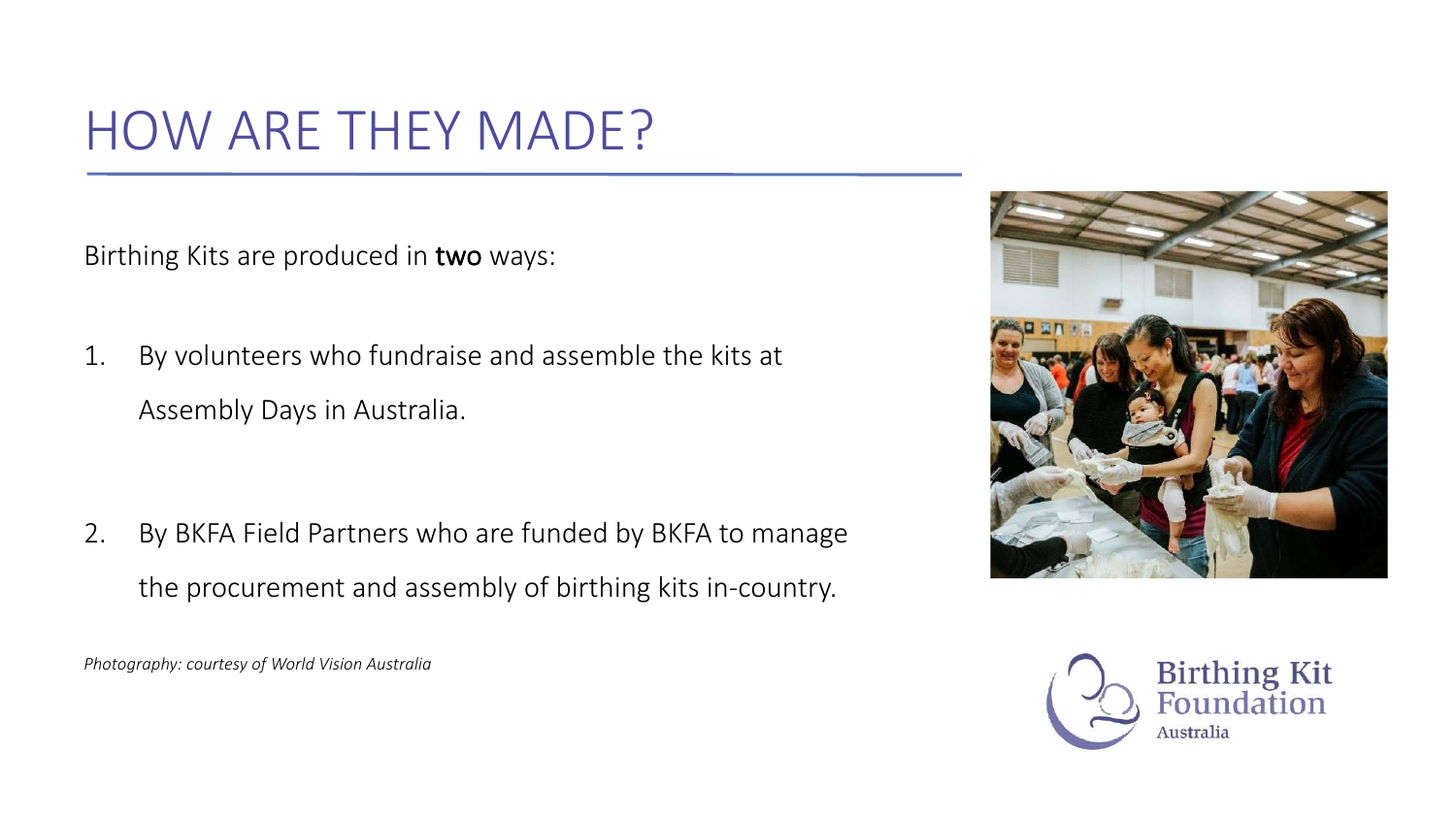# WHO RECEIVES THEM?

BKFA currently works with over 43 organisations in around 20 countries in Africa, Asia, the Pacific and the Caribbean.

BKFA sends birthing kits free of charge to organisations who have been approved as a BKFA Field Partner.

Birthing Kits have most impact in settings where no other resources are available and where a larger percentage of mortalities are attributed to unclean deliveries. BKFA therefore targets regions of developing countries with a high incidence of unclean birth practices.





*Photography: Carousel Media, Uganda 2017*